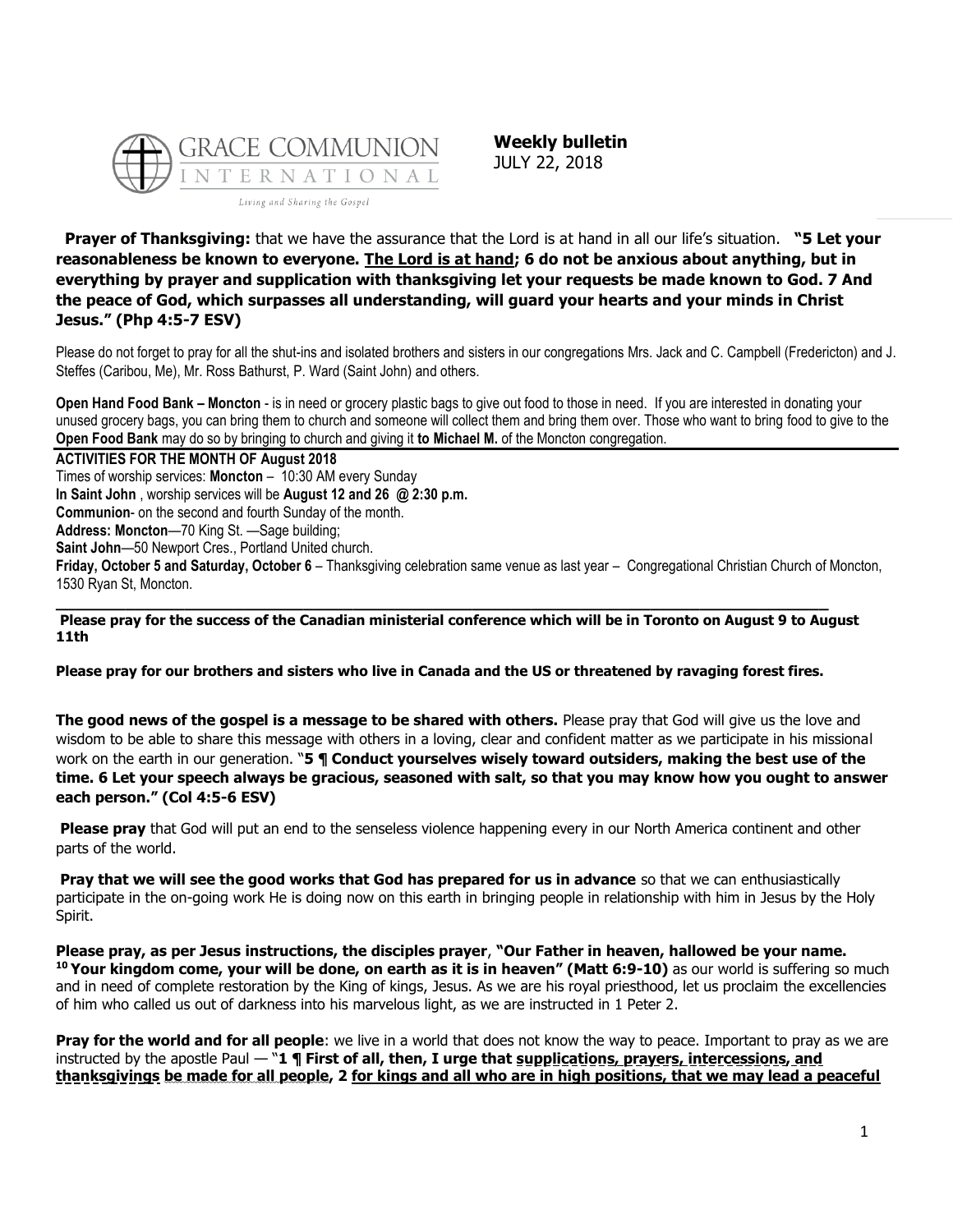and quiet life, godly and dignified in every way. 3 This is good, and it is pleasing in the sight of God our Savior," **(1Ti 2:1–3 ESV)**

> Years ago, the McDonalds corporation conducted an advertising campaign that declared in no uncertain terms, YOU DESERVE A BREAK TODAY! We've all seen ads like that—ones proclaiming that we deserve to own or consume a particular product.

hamburgers, hair products, even toilet tissue. It's not that I'm against buying nice things—recently I bought a dark chocolate, caramel and peanut-covered apple. Tammy and I definitely enjoyed it! But let me ask you this: Is our worth as human beings

Many companies use this marketing approach to get us to buy their coffee,

**\_\_\_\_\_\_\_\_\_\_\_\_\_\_\_\_\_\_\_\_\_\_\_\_\_\_\_\_\_\_\_\_\_\_\_\_\_\_\_\_\_\_\_\_\_\_\_\_\_\_\_\_\_\_\_\_\_\_\_\_\_\_\_\_\_\_\_\_\_\_\_\_\_\_\_\_\_\_\_\_\_\_**

really about the things we own and the products we consume?

## **[OUR TRUE WORTH](https://update.gci.org/2018/07/our-true-worth/) Posted by GCI Update on July 18, 2018 under [From the President](https://update.gci.org/category/president/) Dear Brothers and Sisters,**



Joseph and Tammy Tkach

**HISTORY: ORIGINAL CAMPAIGN** 



## You deserve a break today -

so get up and get away to McDonald's ........... The original campaign of McDonald's was launched in 1971 and created by Needham, Harper & Steers. The purpose of the campaign was to represent the stores as enjoyable islands where the customer can "get away". After the campaign almost got rejected by lawyers because of the problematic association with islands, the agency revised the tagline and created a song-and-dance act which jingle excelled over the competitors of that time in terms of its affects on the consumer.

The campaign was running for four years including print and TVC and increased sales while creating an everlasting impression of the brand name McDonald's.<sup>1</sup>



(https://www.slideshare.net/y\_pinkinelli/booklet-digital-maximiser-mcdonaldsAdvertising)

Campaigns like the one described above are designed to get us to view ourselves more highly than we ought so that we'll reward ourselves by buying the advertiser's product. Sadly, that scheme works because our fallen humanity is subject to flattery [\(Psalm 5:9 NKJV;](https://biblia.com/bible/nkjv/Ps%205.9) Romans [16:18 NKJV\)](https://biblia.com/bible/nkjv/Rom%2016.18). We see that in the case of Adam and Eve (our first representatives), who rejected God's good purposes for humanity. The distortion of human nature resulted, though God did not give up on us. He went to work advancing his purpose to bring many sons and daughters to glory (Hebrews [2:10\)](https://biblia.com/bible/niv/Heb%202.10). In doing so, God does not give us a slick sales pitch appealing to our distorted sense of self-worth. Rather, he invites us to trust in and follow his Son, the second Adam, who took on himself our fallen human nature and restored it to what God intended so that in him and by his Spirit, God's eternal purpose for us would be realized ([Ephesians 1:3-14\)](https://biblia.com/bible/niv/Eph%201.3-14). Through his life, death and resurrection, Jesus gave humanity a worth that far exceeds what we could ever deserve, earn or even imagine. The apostle Paul put it this way: "Yea doubtless… I count all things but loss for the excellency of the knowledge of Christ Jesus my Lord: for whom I have suffered the loss of all things, and do count them but dung, that I may win Christ" ([Philippians 3:8, KJV\)](https://biblia.com/bible/kjv1900/Phil%203.8). Paul knew that a living, deep relationship with God through Christ has infinite worth—inestimable value—compared to what any finite source could possibly provide. He reached that conclusion by examining his own spiritual heritage, no doubt recalling the words of Psalm 8: "What is mankind that you are mindful of them, human beings that you care for them?"" ([Psalm 8:4\)](https://biblia.com/bible/niv/Ps%208.4).